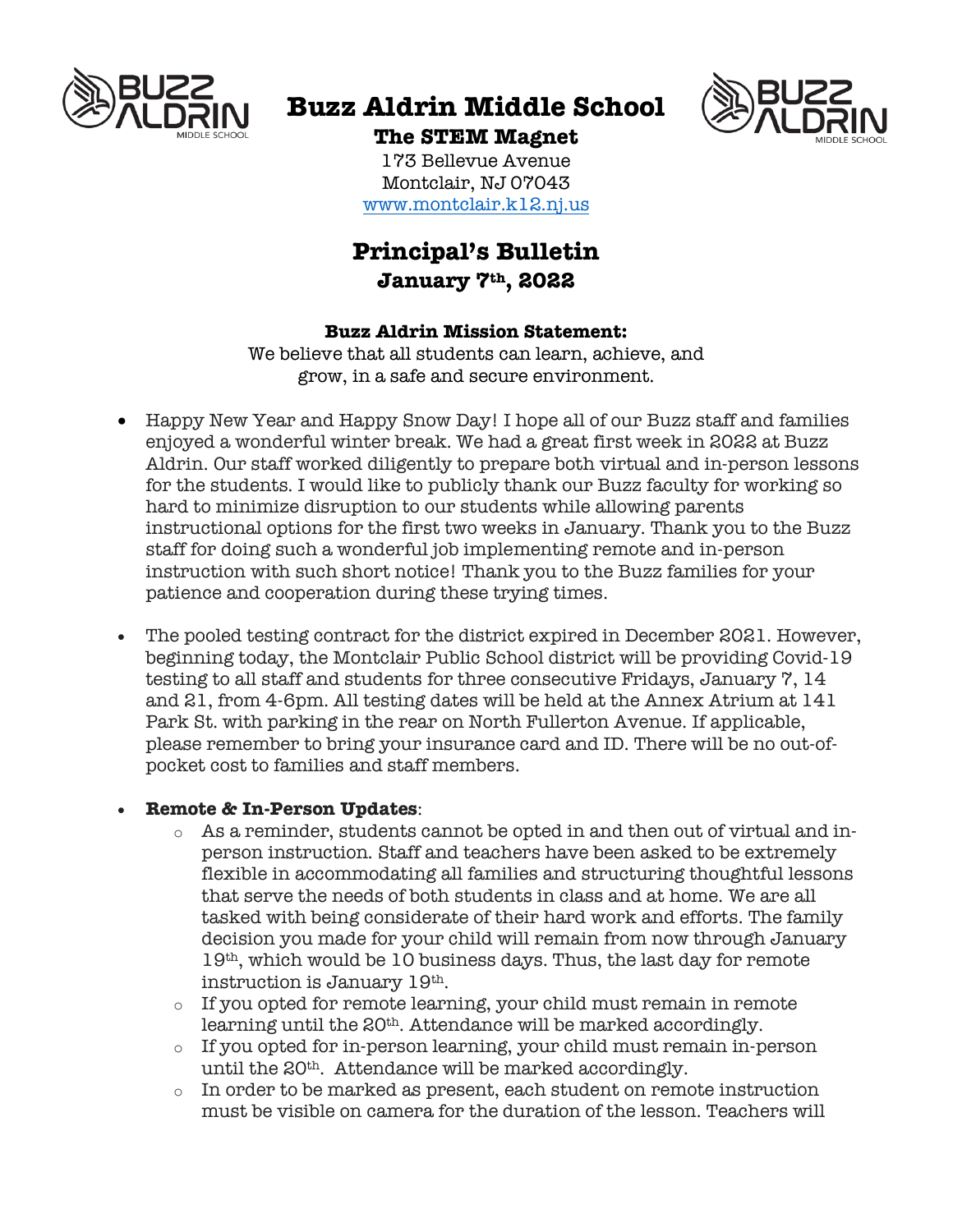mark students absent if their cameras are not on or if they leave class early.

- $\circ$  Physical education teachers will post asynchronous work for remote students on Google Classroom. Please make sure your child checks Google Classroom and completes the assigned work.
- o Students who have selected the remote option and those who were marked absent on January 3rd and 4th will have their attendance updated by Central Office. Please be patient during this process.
- o When teachers are absent and unable to teach remotely, asynchronous work and an attendance question will be posted on Google Classroom for students to complete.
- $\circ$  If your child tests positive for COVID-19, this information must be shared with the school nurse and administration regardless of whether he/she/they is in-person or remote.
- o All remote instruction requests and COVID-related absences or directives must be approved by administration and the nurse. Please note that there is a 24-hour turnaround period for students who require remote instruction due to COVID-related reasons.
- o If you have any COVID-related questions, please email Ms. Gandhi, Ms. McGorry, and me. Please do not request links from teachers. Teachers will reach out after prior-approval is granted.
- As stated previously, we are not granting schedule change requests for elective courses. The scheduling team worked hard over the summer and during the beginning of the school year to ensure that the elective courses were as balanced as possible. Given the COVID-19 numbers, we cannot imbalance the class sizes. Thank you in advance for your patience and understanding.

## • **PTA Updates**:

- o Thank you to our fantastic PTA for providing our students with CPR classes. The classes will run Monday through Friday in Room 105 next week. Please note that students had to pre-register in order to participate.
- o Tomorrow, our PTA is hosting a free ice-skating party at Clary Anderson Area, located at 41 Chestnut Street. The event will run from 6:15 pm to 8:30 pm. This event is for Buzz Aldrin students only. Masks are required at all times and helmets are strongly encouraged. Please register your child using the link: https://signup.com/go/montDcP. It will be a wonderful time!
- o On Friday, January 28th, our PTA will host the BAMS 20222 Casino Fundraiser from 7 pm to 11 pm at the Montclair Art Museum. We hope to see you there! It will be the biggest PTA fundraiser event this year!
- o Please see the attached STEM Girls flyer for various stem-related opportunities.
- o Please see the message below from our PTA:
	- Every school year, students at Buzz Aldrin Middle School gather in the auditorium on a regular basis. They attend school assemblies, presentations, musical theater, band performances, dance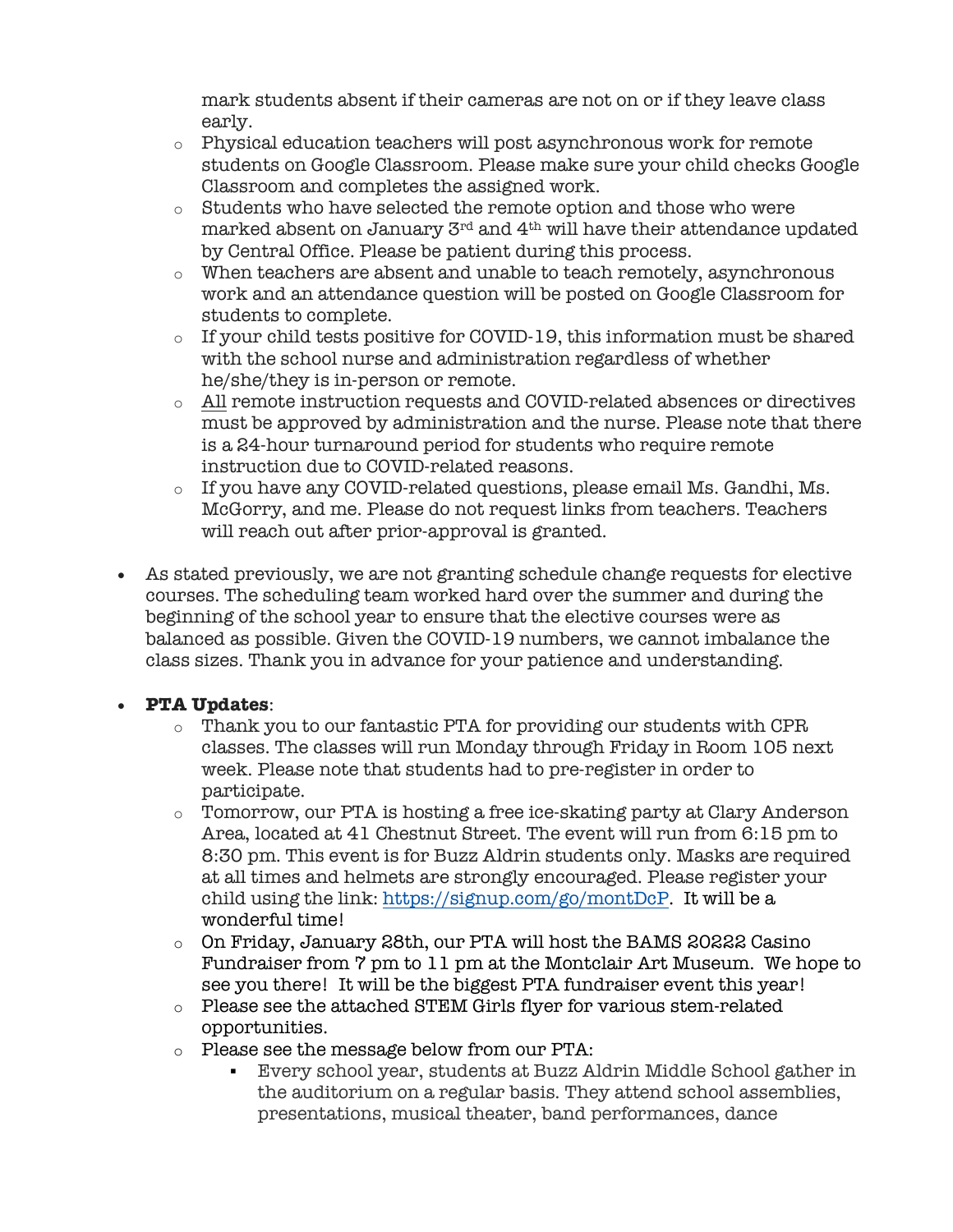performances, and poetry slams in this space. It is a focal point of the BAMS community. We know that COVID has disrupted some of these activities, but this will not last forever.

- § Unfortunately, the passage of time has caught up with the equipment in the auditorium. Our students (and teachers and parents) deserve a quality, high functioning experience when they participate in the programs in our auditorium. We are hoping to support the school administration by contributing a state-of-the-art sound system, a projector, and a projection screen, something that is simply not within the school or district's budget. It will not be cheap, but it's important, and we are hoping for support from the BAMS community. This goal will be the primary focus of our fundraising efforts for the remainder of this year. We are looking to raise \$50,000!
- § **Thanks to a VERY generous donor, 100% OF CASINO NIGHT PROCEEDS WILL BE USED TOWARDS OUR FUNDRAISING GOAL!!!**
- The evening will feature:
	- § Blackjack, Poker, Roulette, and Craps tables
	- § Delicious hors d'oeuvres and drinks, including beer and wine
	- § Music and a photo booth
	- Festive Attire is requested!
	- **Advance Tickets \$75 (\$25 for teachers and staff)** on sale through January 26th
	- § COVID vaccination/negative test required for entry
	- § **Prizes, Prizes, Prizes!!**
		- § ALL ticket holders are automatically entered into the drawing to win a **PlayStation5** or an **XBox**! In addition, anyone who donates \$75 or more towards our fundraising goal, will also be entered into the drawing. And lastly, EVERY ADDITIONAL \$50 donation (above \$75) buys you an additional entry into the drawing! Even if you can't attend, you can still participate - we need everyone's support!
	- § **Tickets and Donation Options:**
		- § \$75 general admission tickets (you can also make a donation)
		- § \$100 tickets for one person PLUS "sponsor" a teacher/staff member (you can also make a donation)
		- § \$25 teacher and staff tickets (you can also make a donation)
		- § No-ticket donations (Thank you!)
- § Purchase your tickets and/or make your donations today at: https://buzzaldrinpta.memberhub.com/store
- § **VOLUNTEERS NEEDED!!!**
	- § You've been saying all year you want to help out: now's your chance! To volunteer for a 30-minute shift, click here: https://signup.com/go/CrvULkz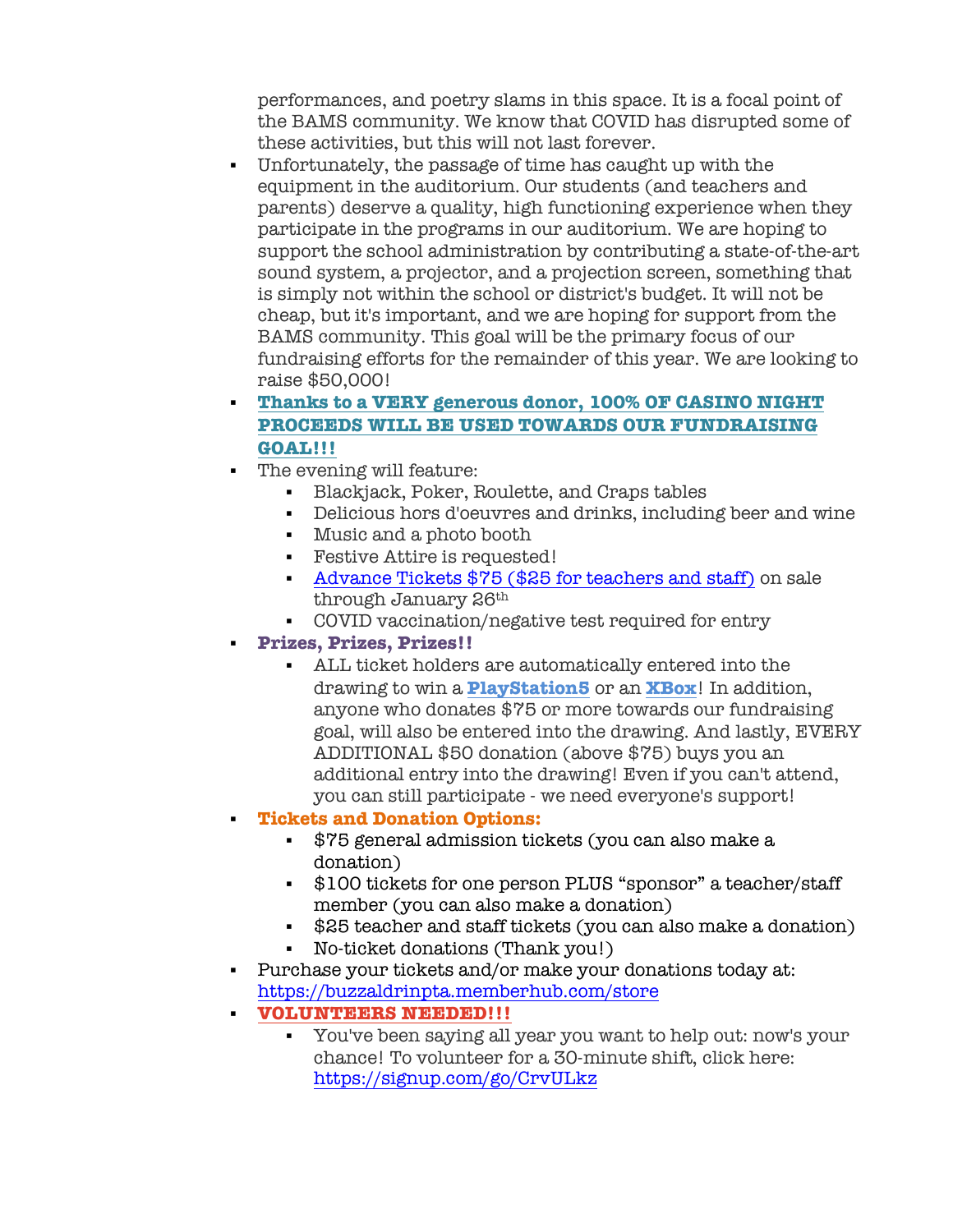- MFEE is continuing its PEEPs program and still has space for new students. If you are interested in having your child participate, please click on the link above.
- If the pandemic has caused a loss of income that makes it difficult for you to pay your rent and/or utility bills, consider applying for relief through the **Emergency Rental Assistance Program (ERAP).** An eligible household may receive assistance for up to 18 months of home energy costs incurred on or after March 13, 2020. Applicants are required to prove loss of income or employment, or financial hardship due directly or indirectly to the COVID-19 pandemic. Applicants must also demonstrate a risk of experiencing homelessness or housing instability such as past due notices, rent notice or eviction notice, etc.
	- o **Please be sure you have all of the below information in order to submit your application:**
		- § Personal ID for the applicant and all household members
		- § Lease agreement or rental agreement signed by your landlord
		- § Income information for all household members older than 18 (Paystubs, Unemployment benefits, Bank statements showing direct deposits, SSI or SSDI statements)
		- § Information about unpaid rent and utilities (Statements, Bills, etc.)
		- § In order to receive assistance, you must submit an application. **CLICK HERE To APPLY!**
- We are no longer issuing loaner Chromebook devices to students. Students will be responsible for bringing their own charged devices to school. Additionally, we are not accepting parent drop offs for any items other than Chromebooks.

## • **General Reminders & Updates for Parents/Families:**

- $\circ$  Please remind your children to be careful with our district-issued Chromebooks. We have many students who are placing requests for damaged devices.
- o As the cooler weather continues, please ensure your children are dressed appropriately for outdoor conditions. This means wearing a coat, sweatshirt, hat, or any other clothing that allows for students to be comfortable during the day and for outdoor lunch/recess.
- o When students have indoor recess, they will be in the auditorium. Since there will be classes running in the auditorium during this time, it is important that students bring their own books to read or something to work on independently. While it is their free time to unwind and relax, we must also be mindful of our dance classes.
- o Cell phone use is not permitted during the school day. Parents should not text or call their children during school hours.
- o Masks are required at all times while in the building. If possible, please send your child to school with an extra mask in case the original mask is misplaced or damaged. If students cannot follow the mask policy, they will be sent home.
- o Please make sure your child brings a water bottle to school each day.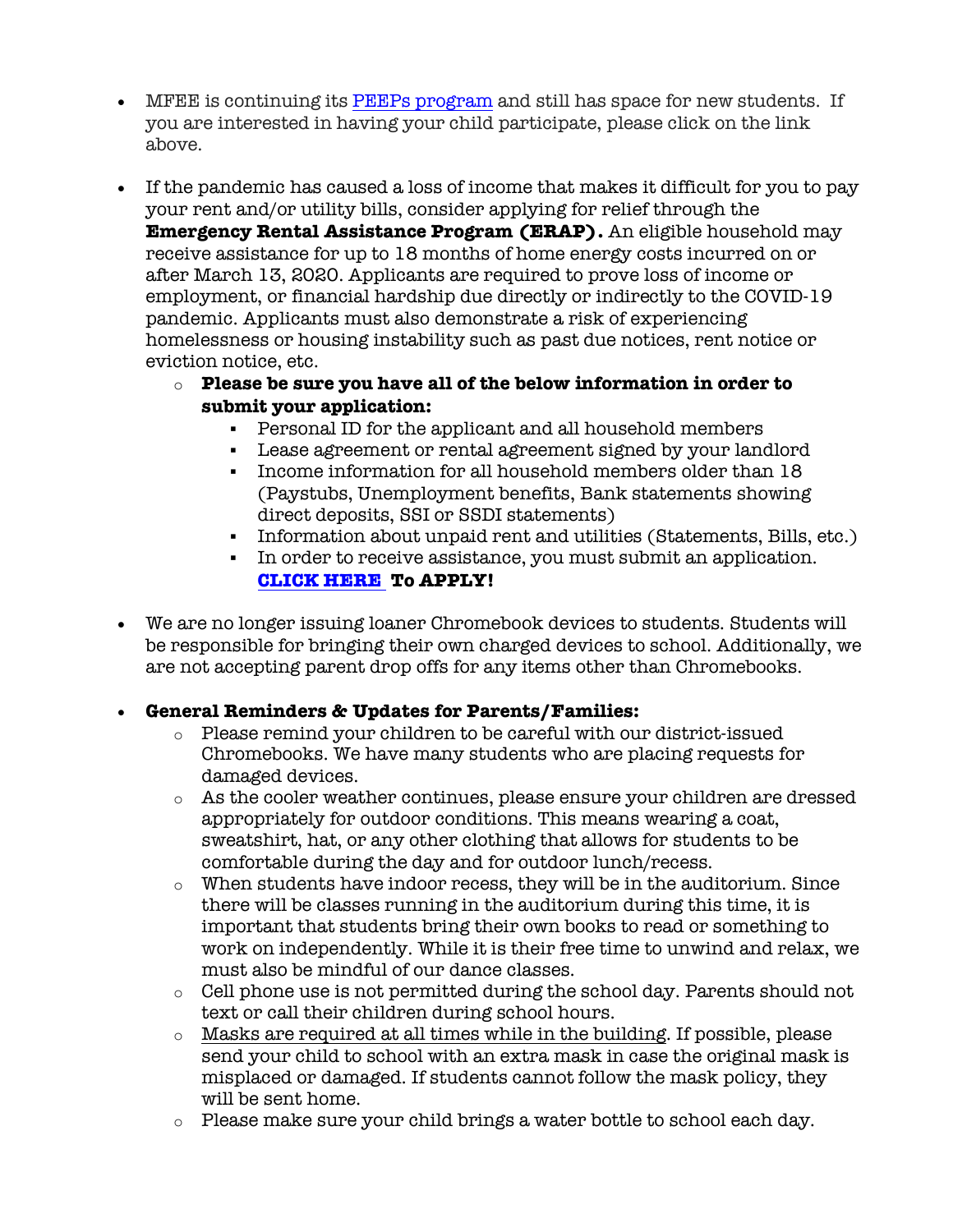- o Students are required to bring their fully charged Chromebooks and are encouraged to bring their Chromebook chargers to school each day.
- o Please complete a free/reduced meal application if you would like to do so. The online form is available at https://www.nlappscloud.com/ and hard copies are available in the main office. You may also visit the Department of Agriculture's website to access an application in a language other than English or Spanish (https://www.fns.usda.gov/cn/translatedapplications).
- o Again, please **DO NOT** drop off or pick up your child in the front of the building or in a location where they must cross the street. Grownups need to remain in their cars and be sure not to block the staff parking lot while waiting for their children. Students should not cross the street at any location other than the designated crosswalks. Parents should not stand in the staff parking lot to pick up their children. **This is a safety issue.** Despite the number of times this is written in school communications, this is still a problem. Please abide by the school's rules.
- o **Parents are not permitted to drop off belongings, lunches, materials throughout the day.** We will not accept materials dropped off while school is in session. Therefore, it is essential that you make sure your child has all the necessary materials he/she/they would need prior to entering the building.
- o The health forms must be completed by 7:00 am on Tuesdays and Thursdays. This must be done in order for students to attend classes. If health forms are not completed in time, students will need to wait in the auditorium until they can complete one themselves. This results in a loss of valuable instructional time.
- o There are no visitors permitted in the building at any time.
- $\circ$  Please encourage your child to leave their desk shields (dividers) in their lockers when not in use. We do not have enough extras to provide loaners for all those who forget.
- $\circ$  Parents are not permitted to ask teachers for remote instruction without prior approval granted from building administration. Remote instruction can only be granted for COVID-related reasons.

## • **After School Clubs & Activities Protocols**:

- o Students are not permitted to leave the building and return for afterschool activities. They must remain in the building until the program/club has ended.
- $\circ$  Students are responsible for their own transportation home from all clubs and activities. Please pick your children up in a timely manner.
- o Club advisors and staff members cannot participate in arranging carpools or parent pick-ups after the club ends.
- o Students must report directly to the designated club meeting room or location immediately after the dismissal bell rings.
- $\circ$  Students are to report to their lockers at dismissal then to the club meeting with their belongings. They will be dismissed straight from the designated club room.